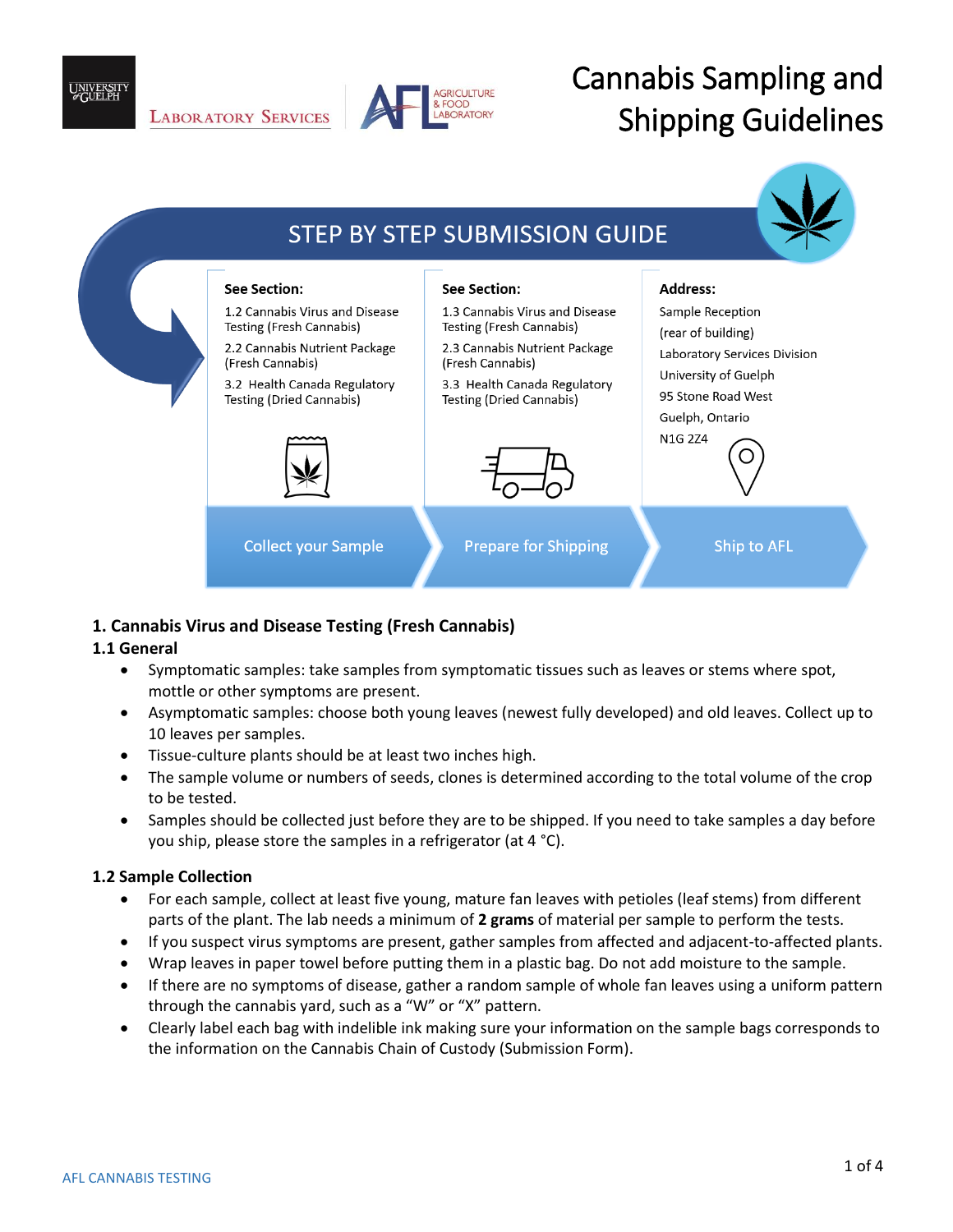



# Cannabis Sampling and Shipping Guidelines

## **1.3 Shipping**

- Complete the Cannabis Chain of Custody (Submission Form) and enclose with samples.
- In warmer months, it may be preferable to pack fresh plant tissue in a cooler with ice packs to maintain sample integrity during transit.
- For moist samples, enclose the Cannabis Chain of Custody (Submission Form) form in a separate plastic bag.
- Do not ship samples on Fridays or days preceding holidays. Our laboratory is closed on weekends and statutory holidays. Delivery delay may adversely affect sample integrity.
- Send samples by courier using next day delivery or hand deliver.
- Clients are responsible for tracking the shipment status during transit to the lab. AFL is not responsible or liable for packages lost in transit.
- We suggest odour-proof, tamper-proof and leak-proof inner packaging. Outer packaging should not have any markings or advertising that indicates the contents of your package. For specific courier regulations, please contact them or refer to their websites.

## **2. Cannabis Nutrient Package (Fresh Cannabis)**

#### **2.1 General**

Samples are analysed as received. When collecting a sample, ensure that it is appropriate for the analysis and the required results.

#### **2.2 Sample Collection**

- Select the most recently, fully developed fan leaves from the current year's growth and submit approximately **50 grams** of fresh plant tissue.
- If you are troubleshooting a specific problem situation, sample your plants individually and take leaves from the affected portion(s) of the individual plant. If you are assessing the general nutrient condition of your cannabis crop, select a representative sample of your crop by selecting around 25 to 30 leaves from about 5 to 10 plants.
- If you overhead water or apply foliar micronutrients, gently wash your leaves in distilled water for approximately 20 seconds and then dry with paper towels.
- Enclose samples in a paper bag or manilla envelope and clearly label each sample container with indelible ink, matching your information on the sample container corresponds to the information on the Cannabis Chain of Custody (Submission Form).
- Samples should be collected just before they are to be shipped. If you need to take samples a day before you ship, please air-dry or store your samples in a refrigerator (at 4 °C).

#### **2.3 Shipping**

- Complete the Cannabis Chain of Custody (Submission Form) and enclose with samples.
- In warmer months, it may be preferable to pack fresh plant tissue in a cooler with ice packs to maintain sample integrity during transit.
- For moist samples, enclose the sample submission form in a separate plastic bag.
- Do not ship samples on Fridays or days preceding holidays. Our laboratory is closed on weekends and statutory holidays. Delivery delay may adversely affect sample integrity.
- Send samples by courier using next day delivery or hand deliver.
- Clients are responsible for tracking the shipment status during transit to the lab. AFL is not responsible or liable for packages lost in transit.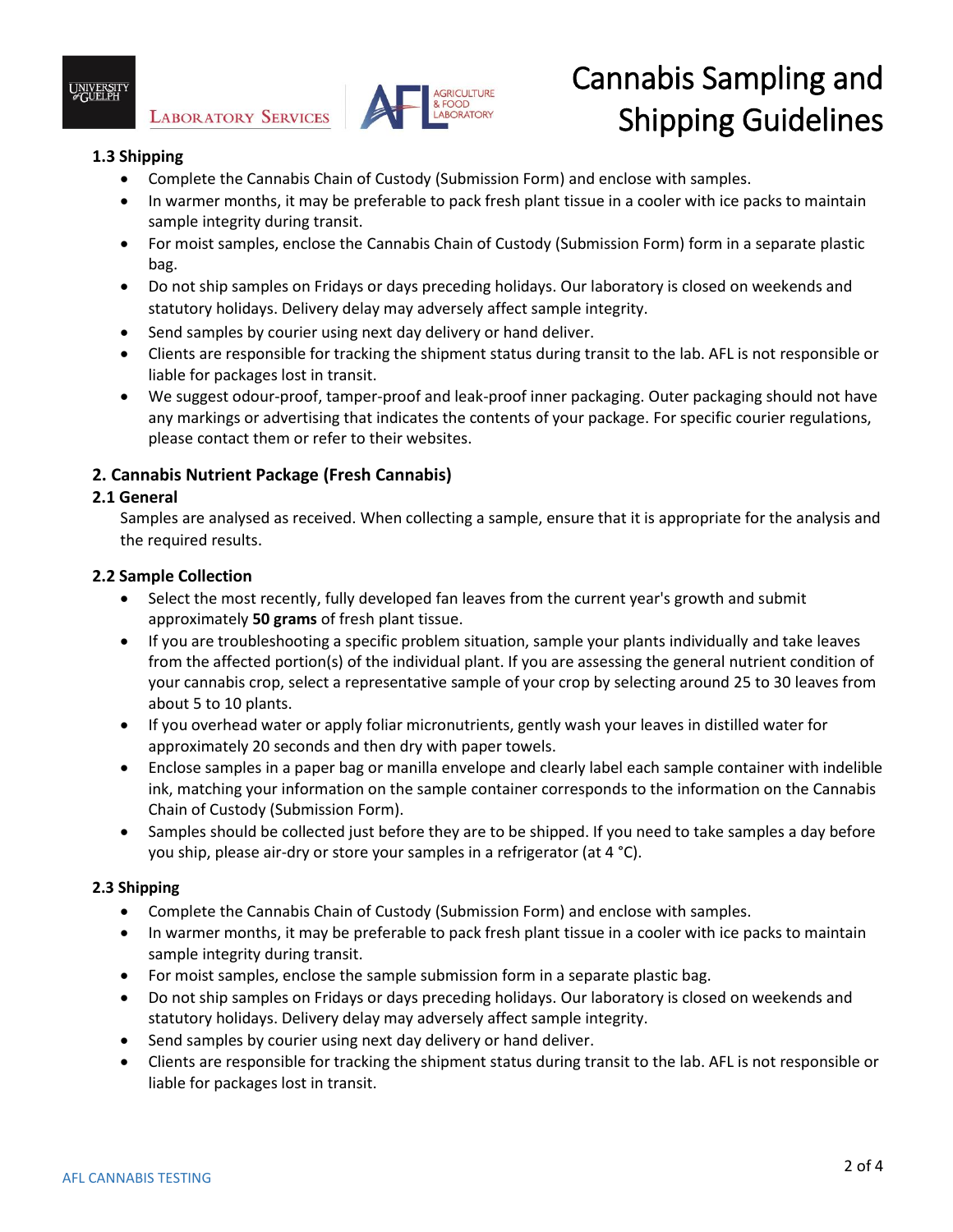

**LABORATORY SERVICES** 



## Cannabis Sampling and Shipping Guidelines

 We suggest odour-proof, tamper-proof and leak-proof inner packaging. Outer packaging should not have any markings or advertising that indicates the contents of your package. For specific courier regulations, please contact them or refer to their websites.

## **3. Health Canada Regulatory Testing (Dried Cannabis)**

#### **3.1 General**

 Samples are analysed as received. When collecting a sample, ensure that it is appropriate for the analysis and the required results. That means if the sample contains stems and seeds, it will be included as part of the sample.

#### **3.2 Sample Collection**

#### **Sample Size Requirements for Dried Flower:**

| <b>Test Method</b>                    | <b>Minimum Sample Size</b>                     |
|---------------------------------------|------------------------------------------------|
|                                       | Dried Flower (g)                               |
| Full Health Canada Panel (potency,    | 44 g                                           |
| pesticides, heavy metals, microbial   | (split packages into 2;                        |
| analysis, aflatoxins, foreign matter) | 24 g for microbial & 20 g for everything else) |
| Potency                               |                                                |
| Pesticides (HC Mandatory 96)          |                                                |
| <b>Regulated Heavy Metals</b>         | 5                                              |
| Microbial Analysis Panel              | 24                                             |
| Aflatoxins                            | 5                                              |
| $(B1 & Total (B1 + B2 + G1 + G2))$    |                                                |
| Ochratoxin A (export only)            | 5                                              |

For the Full Health Canada Panel, please submit your submission in 2 sample portions. One sample portion of **24 g for microbial testing only** and a second sample portion of **20 g for all other tests**. Separate sample portions reduce the number of times a sample is handled, ensuring sample integrity.

#### **3.3 Shipping**

- Enclose samples individually in retail packaging or leak-proof containers that uphold sample integrity and are able to withstand shipping. Containers should be clean and/or sterile to ensure no prior contamination.
- Please label your sample containers using indelible ink, making sure your information on the sample containers corresponds to the information on the Cannabis Chain of Custody (Submission Form).
- We suggest creating a physical barrier between the packaged sample and outer box with material such as bubble wrap or newspaper.
- Complete the Cannabis Chain of Custody (Submission Form) clearly stating the analysis requested and enclose with samples. Please provide any important and/or critical information about your sample(s) including type, end use, history, or handling hazards on the submission form. Cannabis Chain of Custody Submission forms will be sent with quotations.
- For moist samples, enclose the sample submission form in a separate plastic bag.
- Samples can be sent to the laboratory by courier using next day delivery, or they can be hand-delivered between 8:00 am to 5:00 pm, Monday to Friday.
- Do not ship samples on Fridays or days preceding holidays. Our laboratory is closed on weekends and statutory holidays. Delivery delay may adversely affect sample integrity.